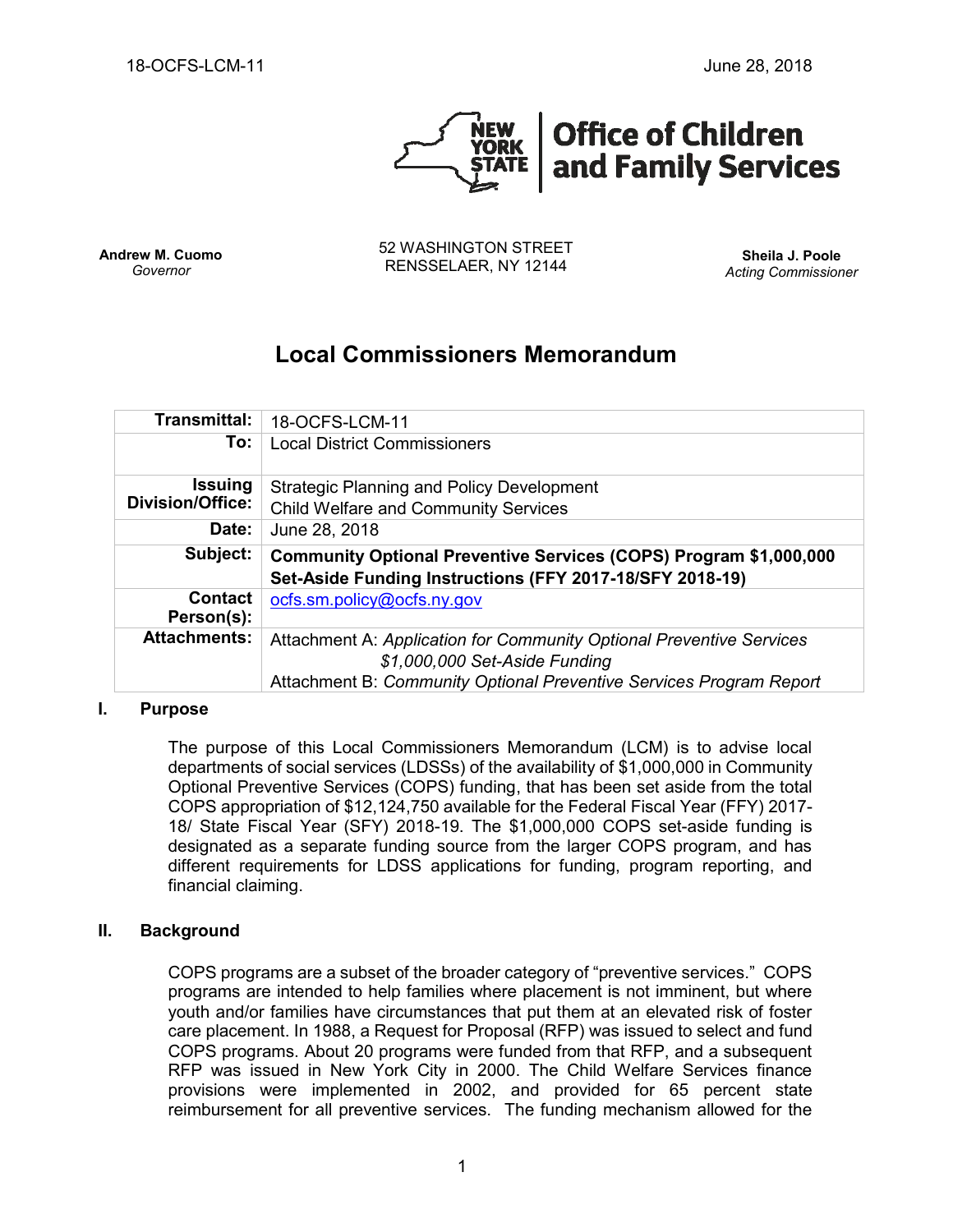expansion of COPS. In order for a COPS proposal to be approved, LDSSs were required to submit a plan to OCFS that described the program, specified the target population in need, and demonstrated that the population was at elevated risk of foster care placement, but not at imminent risk of out-of-home placement.

COPS programs are aimed at supporting community services that work with youth and families before a serious problem develops, with the long-term goal of reducing the need for foster care.

In 2008, LDSSs were surveyed regarding their COPS programs, and this information was published in January 2009 in *Community Optional Preventive Services (COPS): Findings from OCFS's COPS Survey.* As part of this survey, LDSSs were specifically asked to report on performance targets and achievement of these targets. LDSSs were also required to report to OCFS on performance targets or outcomes of their COPS programs.

In 07-OCFS-LCM-12, "outcome" is defined as "the anticipated change in, or maintenance of, conditions or behaviors of a targeted population as a result of the provision of services." Performance targets provide evidence of whether the program accomplished its outcomes. It is important that performance targets and outcomes established are specific, measurable, achievable, realistic, and time-bound. For more information regarding how to develop outcomes, you may wish to visit the OCFS website: [http://ocfs.ny.gov/main/sppd/eff\\_practices/.](http://ocfs.ny.gov/main/sppd/eff_practices/)

### **III. Program Implications**

For FFY 2017-18/SFY 2018-19, \$12,124,750 in COPS funding was made available, of which \$1,000,000 continues to be set aside to fund eligible program(s) with evaluation results that demonstrates program effectiveness, and private monetary funding contribution. Any program costs supported through a district's share of the \$11,124,750 COPS allocation cannot be used to access funding from the \$1,000,000 set-aside. This \$1,000,000 set-aside is for COPS services provided from October 1, 2017 through September 30, 2018. Claims for eligible COPS expenditures must be submitted by March 31, 2019.

An LDSS must file separate claims to specifically identify costs for COPS services delivered through the COPS set-aside appropriation. To receive reimbursement for a COPS program, an LDSS must demonstrate that the program had been approved by OCFS on or before October 1, 2008. In addition, the expenses claimed cannot exceed the costs for the programs that were in effect October 1, 2008. An LDSS may contract to restart a program that had ceased to provide COPS, but was both approved by OCFS and in operation as of October 1, 2008; however, this may only be done at an amount not to exceed the level of funding received as of October 1, 2008.

An LDSS cannot receive state reimbursement for any COPS service provided during a time when it did not have a contract in place, and the LDSS cannot contract retroactively for the services. For example, if an LDSS terminated a contract on December 31, 2017, and did not enter into a new contract until April 15, 2018, it could claim for the services provided from October 1, 2017, through December 31, 2017, and for the services provided from April 15, 2018, through September 30, 2018, but not for any services provided from January 1, 2018, through April 14, 2018. That is, no claims are permissible for the time period for which a contract did not exist.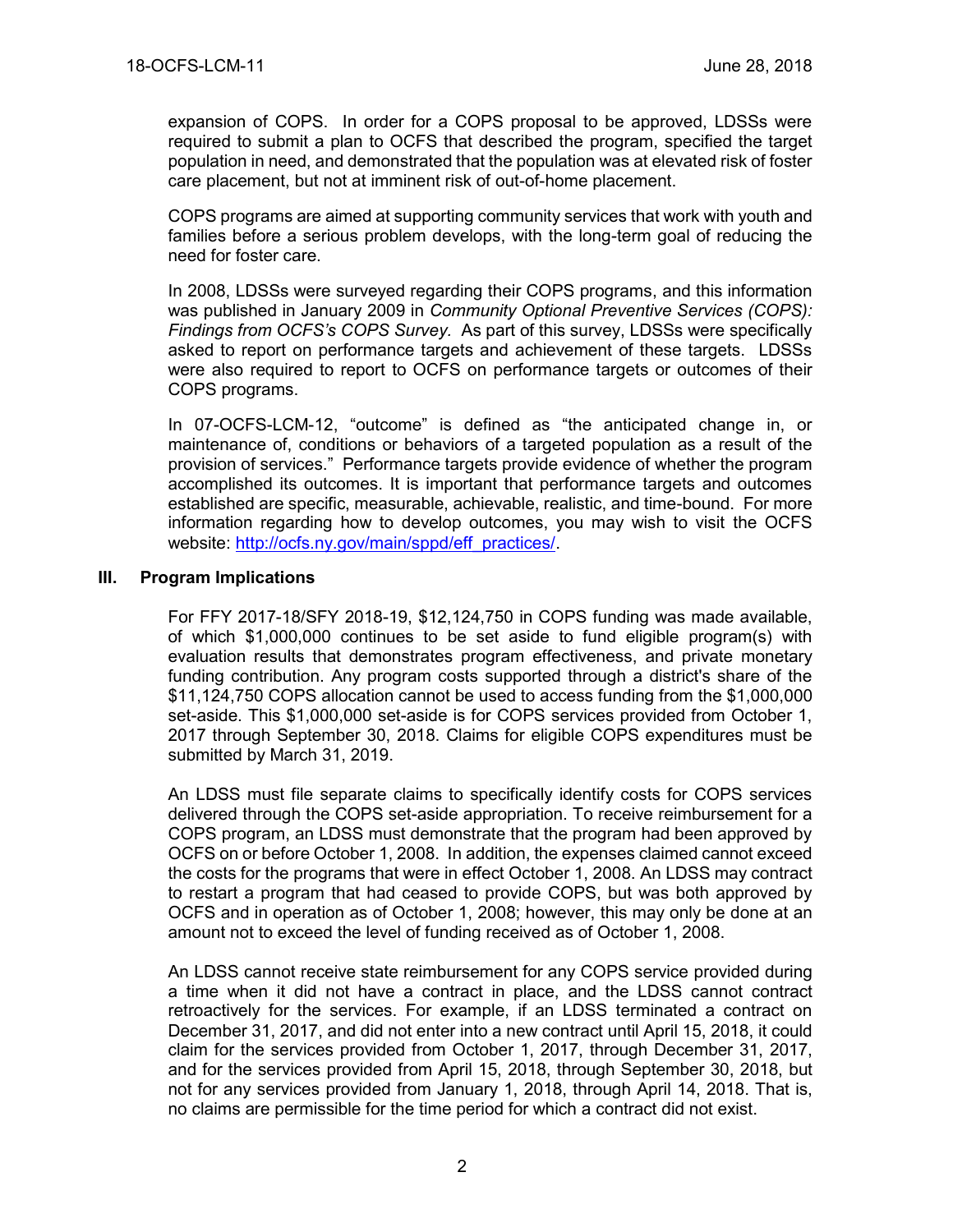LDSSs may receive dollar-for-dollar reimbursement, i.e., 50 percent, state reimbursement based on the private funds they receive for the costs of eligible services provided from October 1, 2017, through September 30, 2018, up to the amount of the \$1,000,000 COPS set-aside funding. Donated funds must equal at least 25 percent of the total program cost, with a required minimum of at least \$15,000 for the period of July 1, 2017, through June 30, 2018. The dollar-for-dollar state reimbursement share cannot exceed the eligible cost of the project. If there are insufficient funds in the capped appropriation to reimburse LDSSs dollar-for-dollar for eligible COPS expenditures claimed, LDSSs will receive their proportionate share of the \$1,000,000 set-aside based on the total of the LDSS's actual and eligible COPS expenditures claimed. The LDSS's actual expenditure total is then compared to the statewide total of all LDSSs' eligible expenditures claimed. OCFS may reallocate any unspent funds from an LDSS to other LDSSs that have claims in excess of their allocation. Any donated funds must be received from July 1, 2017, through June 30, 2018. For claims to be approved for payment, LDSSs must demonstrate the receipt of donated funds by **July 20, 2018**.

The following narrative provides an example of LDSS reimbursement for a COPS setaside program. If a district has \$15,000 donated funds and \$60,000 eligible COPS expenditures, the state share match is \$15,000 and the local share is \$45,000. This includes the \$15,000 donated funds and the \$30,000 regular local share. A second example: if a district has a \$200,000 eligible COPS expenditure, the donated funds requirement would be \$50,000, the state share match would be \$50,000, and the local share would be \$150,000, which includes the \$50,000 donated funds and the \$100,000 regular local share.

### **Application Instructions**

LDSSs that are applying for this separate \$1,000,000 of COPS funding may do so by submitting Attachment A, *Application for Community Optional Preventive Services \$1,000,000 Set-Aside Funding* for FFY 2017-18/SFY 2018-19, and the following documentation demonstrating that they meet the eligibility criteria:

1. Program Evaluation

LDSSs or programs must demonstrate quality of services provided and program effectiveness.

- Demonstrate how the program is a "best practice" or "evidence-based" program, and include the following:
	- o Disproportionate Minority Representation (DMR) data
	- o Amount of funds used for program evaluation

### 2. Demonstrate private monetary support

LDSSs must demonstrate private monetary support received from July 1, 2017, through June 30, 2018. Documentation of private monetary support must be submitted to OCFS no later than **July 20, 2018**. The following are examples of acceptable documentation of private monetary support:

- Letter from agency/organization providing monetary support
- Canceled check from agency/organization providing monetary support
- Financial records showing receipt of private funds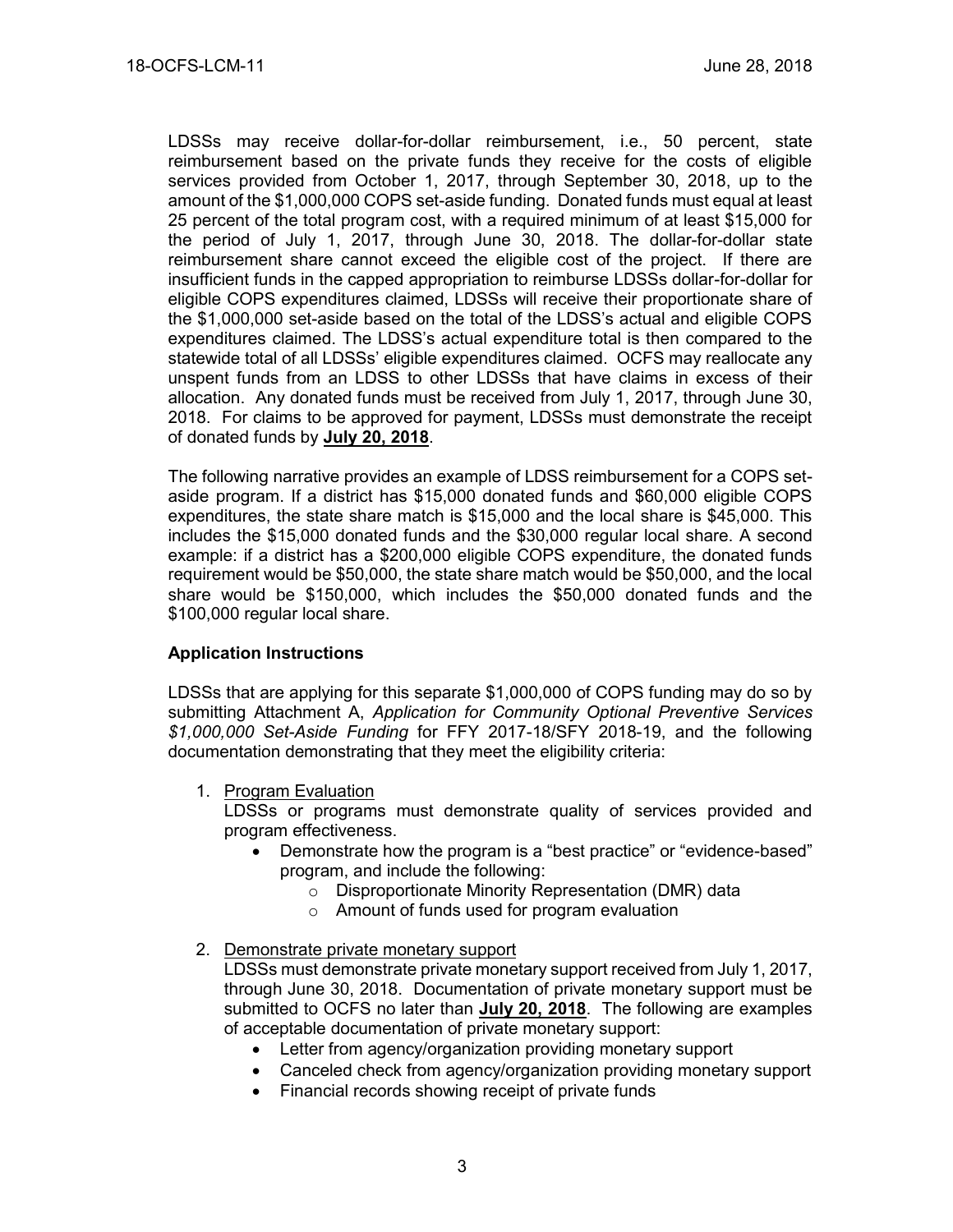Donated funds must be equal to at least 25 percent of the total program cost, with a minimum of at least \$15,000.

- 3. Program Budget A detailed program budget must be provided.
- 4. Program Design

Submit a program outline explaining the design, components, services to be provided, and population intended to be served that is being funded.

Each LDSS that applies for this separate \$1,000,000 COPS funding needs to complete Attachment A, *Application for Community Optional Preventive Services \$1,000,000 Set-Aside Funding*, with the supporting documentation listed above and submit it by **July 20, 2018**, via email to [ocfs.sm.policy@ocfs.ny.gov.](mailto:ocfs.sm.policy@ocfs.ny.gov)

OCFS will review the timely applications for this funding with supporting documentation. OCFS will make a determination for each LDSS that has applied for this funding. LDSSs will be notified if their COPS programs have met the eligibility criteria and the amount of their allocation.

All LDSSs that have submitted by **July 20, 2018**, an Attachment A, *Application for Community Optional Preventive Services \$1,000,000 Set-Aside Funding*, with complete documentation, and that meet the criteria for this separate COPS funding of \$1,000,000, will receive a proportionate share of the funds.

### **COPS Program Report Form**

COPS programs that are funded out of this separate \$1,000,000 allocation will need to provide OCFS with a report of their progress toward meeting stated program outcomes. For each COPS program that receives this funding, LDSSs will need to complete an Attachment B, *Community Optional Preventive Services Set-Aside Program Report*, and submit the report to OCFS by **October 15, 2018**. This template asks LDSSs to provide demographic information and to report on current performance targets or outcomes that have been required for all preventive services programs (see 07-OCFS-LCM-12).

For the purpose of this requirement, "performance" means quantifiable and verifiable interim changes in, or maintenance of, the conditions or behaviors of the target population resulting from the provision of services that indicate progress towards an outcome. "Outcome" means the anticipated change in, or maintenance of, conditions or behaviors of a targeted population as a result of the provision of services.

Please complete an Attachment B, *Community Optional Preventive Services Set-Aside Program Report*, for each COPS program that receives an allocation from the \$1,000,000 separate funding, and submit the form by **October 15, 2018**, via email [ocfs.sm.policy@ocfs.ny.gov.](mailto:ocfs.sm.policy@ocfs.ny.gov)

### **IV. Claiming Instructions**

An LDSS will use the following set of instructions to claim reimbursement for eligible COPS set-aside services from October 1, 2017, through September 30, 2018. Claims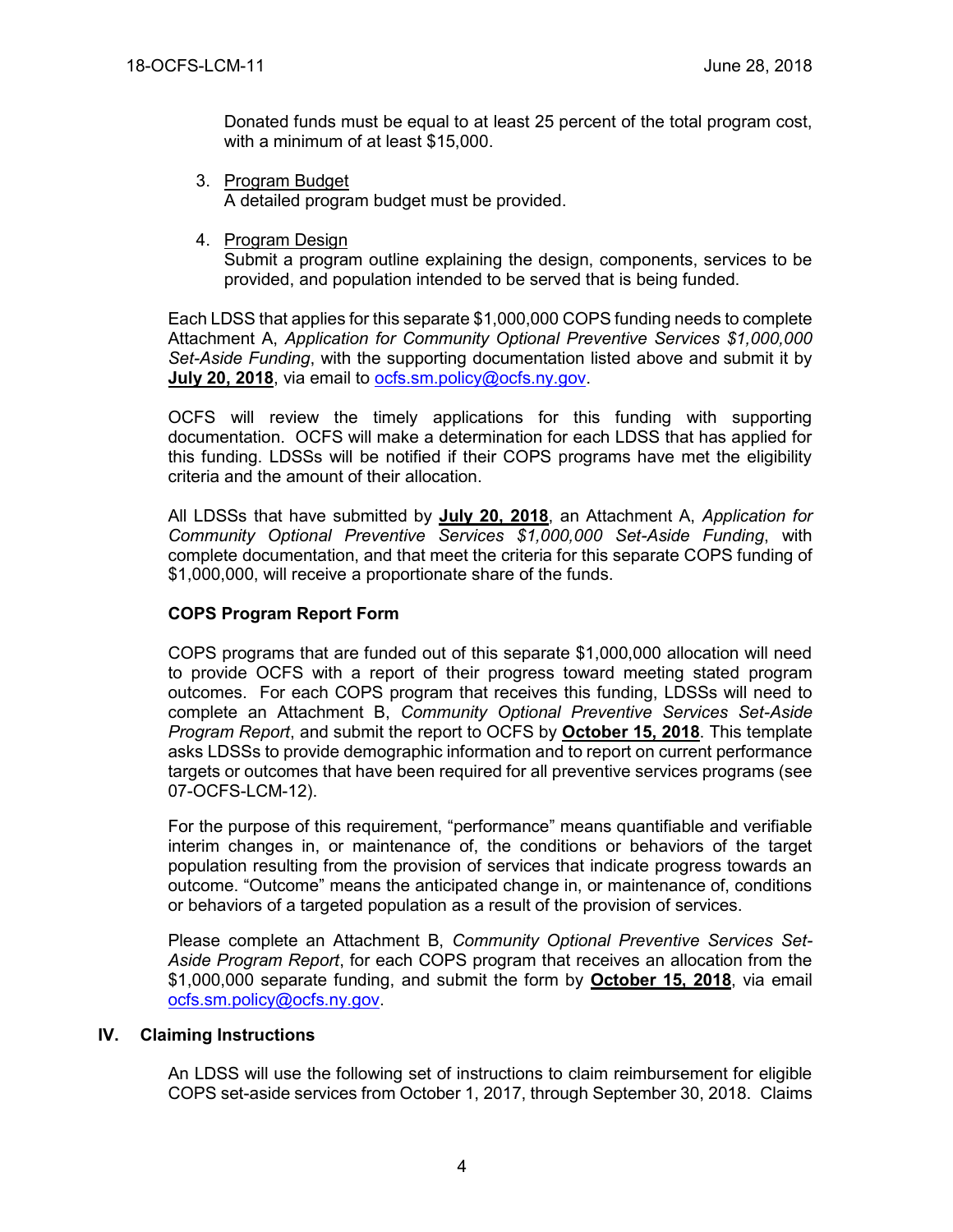for eligible expenditures must be final accepted in the Automated Claiming System (ACS) by March 31, 2019.

If OCFS determines there are insufficient COPS set-aside funds available to reimburse LDSSs for eligible COPS expenditures claimed, OCFS may reallocate unclaimed funding to other LDSSs that have claims in excess of their allocation.

The expenditures for the COPS 2017-2018 set-aside should be claimed through the RF17 claim package for special project claiming. These costs should be identified as F17 functional costs and reported on the Schedule D, *DSS Administrative Expenses Allocation and Distribution by Function and Program* (LDSS-2347), in the F17 column in the RF2A claim package. The individual project costs should also be reported under the project label "COPS 2017-2018 SET ASIDE" on the LDSS-4975A, *RF17 Worksheet, Distribution of Allocated Costs to Other Reimbursable Programs*.

Program costs should be reported as object of expense 37 - Special Project Program Expense on the LDSS-923, *Schedule of Payments Administrative Expenses Other Than Salaries*, and LDSS-923B Summary Program (page 2), *Schedule of Payments for Expenses Other Than Salaries for Other Reimbursable Programs*. Total project costs and shares should be reported on the LDSS-4975, *Monthly Statement of Special Project Claims Federal and State Aid* (RF17).

Please note that by signing the RF17 Claim Package certification statement, the administrative official and fiscal officer also attest that their district has met the required level of donated funds and that these amounts are included in the total costs reported on the RF17 Claim Package.

Instructions for reporting expenditures on the Schedules D and RF17 Claim Package are found in Chapters 7 and 18 of the *Fiscal Reference Manual*, Volume 3. The manual is available on the Intranet: [http://otda.state.nyenet/bfdm/finance/.](http://otda.state.nyenet/bfdm/finance/)

*/s/ Thomas R. Brooks*

Name: Thomas R. Brooks Title: Deputy Commissioner Division/Office: Strategic Planning and Policy Development

*/s/ Laura M. Velez*

Name: Laura M. Velez Title: Deputy Commissioner Division/Office: Child Welfare and Community Services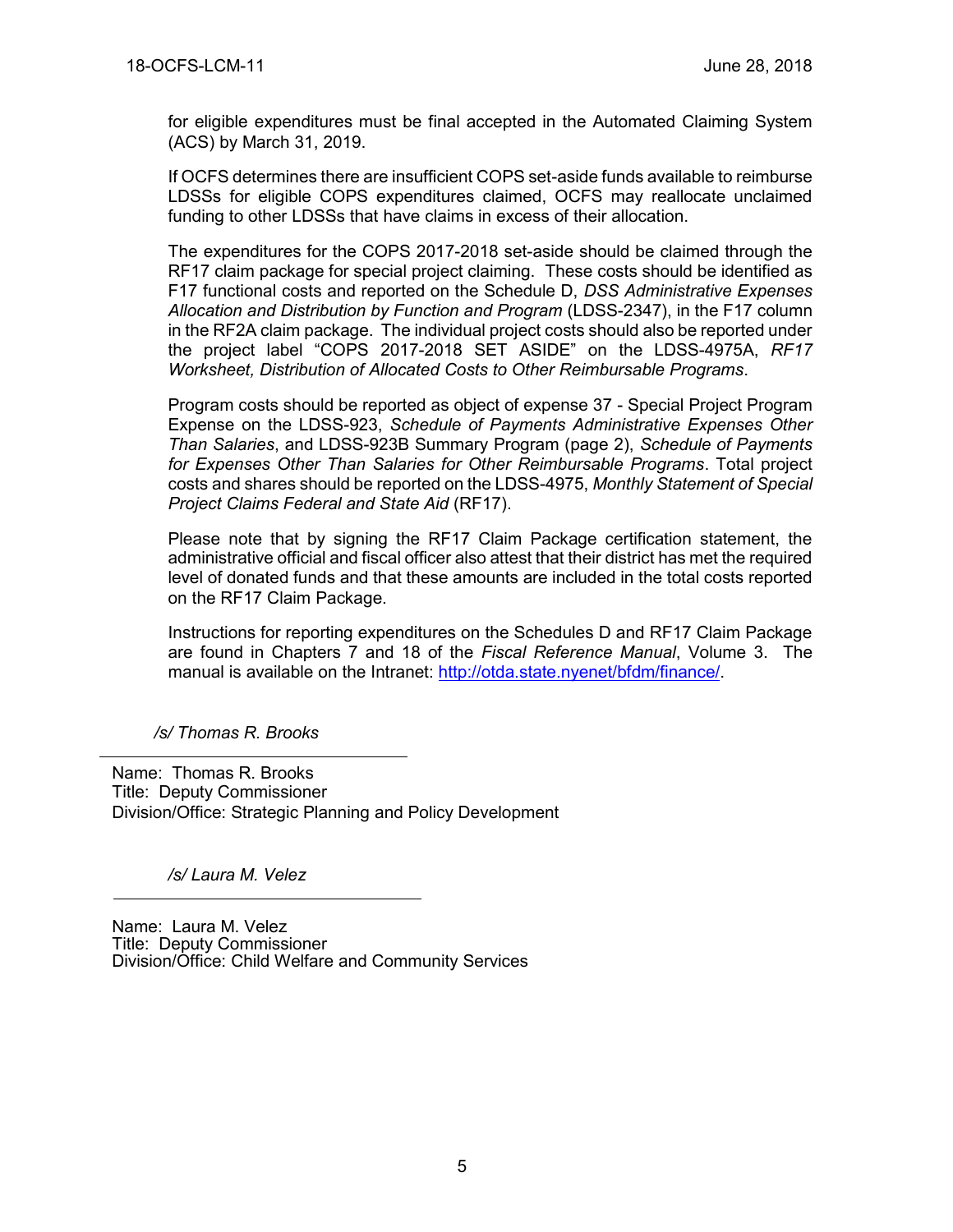### **Attachment A**

## **Application for Community Optional Preventive Services \$1,000,000 Set-Aside Funding (FFY 2017-18/SFY 2018-19)**

| COPS Program Name:                                |  |
|---------------------------------------------------|--|
| Name of Agency Providing<br><b>COPS Services:</b> |  |
| Name of OCFS Approved<br>Program as of 2008       |  |
| District:                                         |  |
| <b>Target Group or Community</b><br>Served:       |  |
| <b>Primary Services:</b>                          |  |

LDSSs that are applying for this \$1,000,000 of COPS set-aside funding may do so by submitting this application with documentation that they meet the eligibility criteria:

#### **1. Evaluation results showing program effectiveness**

LDSSs or programs must demonstrate quality of services provided and program effectiveness.

- Demonstrate how the program is a "best practice" or "evidence-based program."
- Must include Disproportionate Minority Representation (DMR) Data.
- Must document amount of funds used for program evaluation.

#### **2. Demonstrate private monetary support**

LDSSs must demonstrate private monetary support received from July 1, 2017, through June 30, 2018. Donated funds must equal at least 25 percent of the total program cost, but not less than \$15,000.

The following are examples of acceptable documentation of private monetary support:

- Letter of agency/organization providing monetary support
- Cancelled check from agency/organization providing monetary support
- Financial records showing receipt of private funds

Total Cost of Program:

Total Private Donations: \_\_\_\_\_(equal to 25 percent of program cost or \$15K minimum)

Total Funding Requested:

#### **3. Program Budget**

A detailed program budget must be provided. In order to be eligible, the COPS services must have been provided during the time period of October 1, 2017 through September 30, 2018. Expenditures must be made by October 31, 2018, and claims must be submitted no later than March 31, 2019.

#### **4. Program Design**

Submit a program outline explaining the design, components, services to be provided, and population served that is being funded.

Please complete and submit this application with your supporting documentation by **July 20, 2018** via email to [ocfs.sm.policy@ocfs.ny.gov.](mailto:ocfs.sm.policy@ocfs.ny.gov)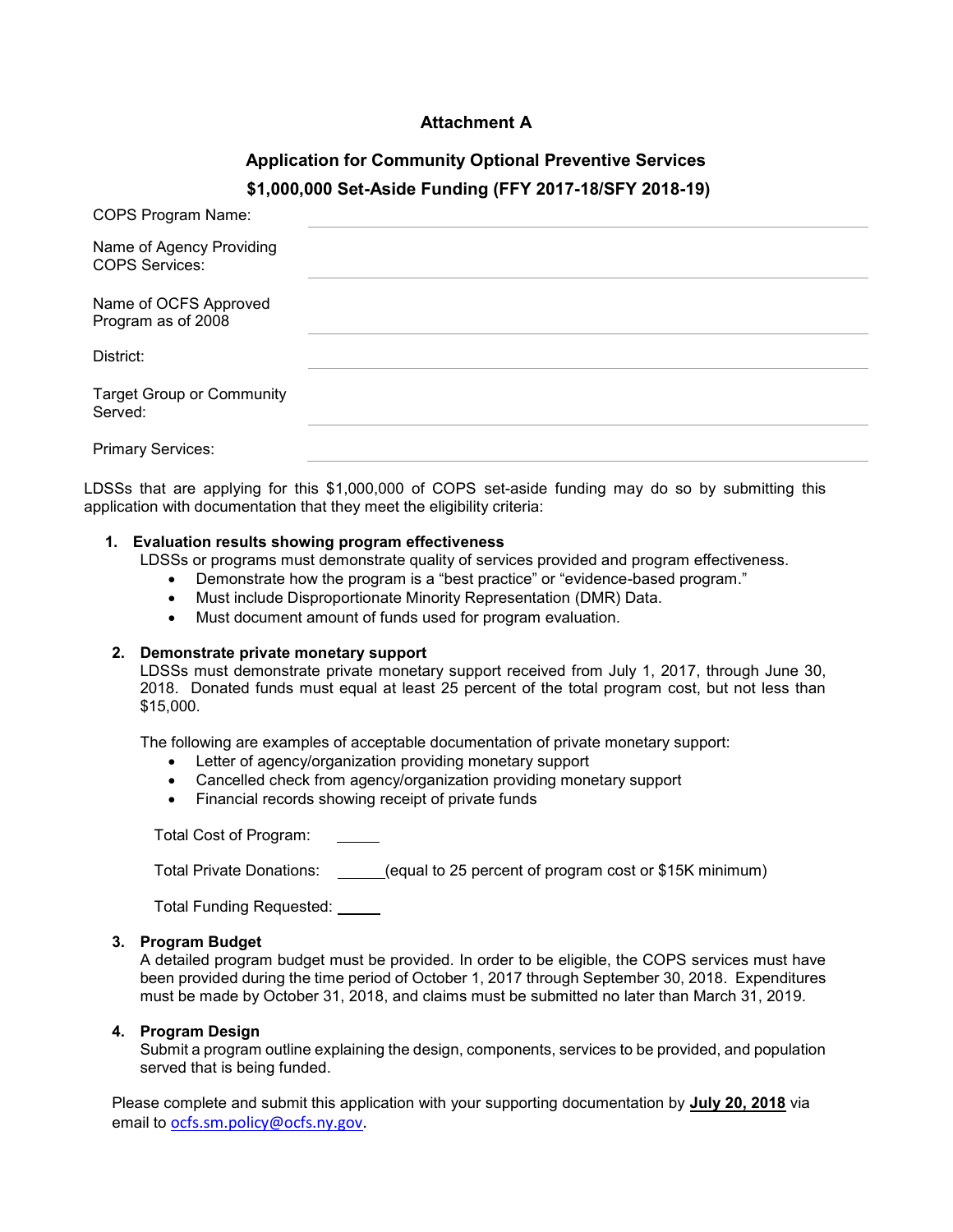### **Attachment B**

.

# **Community Optional Preventive Services (Set-Aside) Program Report (FFY 2017-18/SFY 2018-19)**

| <b>COPS Program Name:</b>                         |                                                     |
|---------------------------------------------------|-----------------------------------------------------|
| Name of Agency Providing<br><b>COPS Services:</b> |                                                     |
| Name of OCFS-Approved                             | # of Children Served During                         |
| Program in 2008                                   | <b>Review Period:</b>                               |
|                                                   | # of Adults Served During Review                    |
| District:                                         | Period:                                             |
| Target Group or                                   | # of Families Served During                         |
| <b>Community Served:</b>                          | <b>Review Period:</b>                               |
| <b>Primary Services:</b>                          |                                                     |
|                                                   | <b>Review</b>                                       |
| Date Completed:                                   | Period: 10/1/2017 to 9/30/2018                      |
|                                                   | <b>Instructions-Performance Targets or Outcomes</b> |

COPS funding is aimed at supporting community services that work with youth and families before a serious problem develops with the long-term goal of reducing the risk of foster care and offering a less costly alternative to placement.

In this section, describe the program's performance targets or outcome areas, currently required of the LDSS in accordance with 07-OCFS-LCM-12, and give evidence of the COPS program's achievement(s) for the review period, in actual data format when possible.

**Outcomes** are the desired benefits or anticipated changes for the target population after their involvement with the program. **Performance targets** are the quantifiable and verifiable improvements in the condition or behavior of the target population resulting from the provision of services that indicate progress related to an outcome that the program intends to achieve by the end of the contract period.

This template gives space to describe three top performance targets or outcomes, but it is not necessary to complete all three sections. If more space is needed, please use the same format on a separate sheet.

Please complete and submit this form via email by **October 15, 2018** to **ocfs.sm.policy@ocfs.ny.gov.**